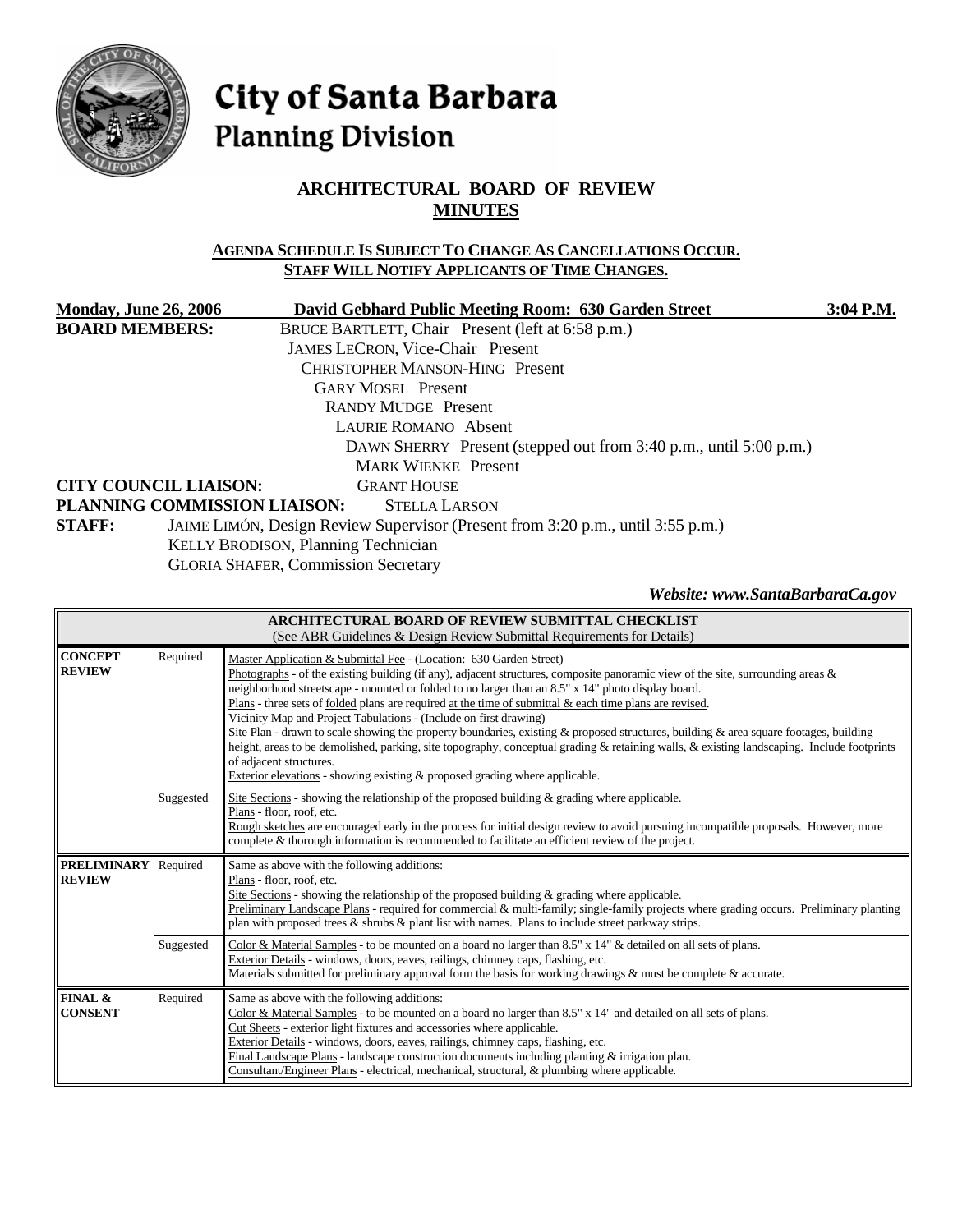#### **PLEASE BE ADVISED**

- The approximate time the project will be reviewed is listed to the left of each item. It is suggested that applicants arrive 15 minutes early. The agenda schedule is subject to change as cancellations occur. Staff will notify applicants of time changes.
- The applicant's presence is required. If an applicant is not present, the item will be postponed indefinitely. If an applicant cancels or postpones an item without providing advance notice, the item will be postponed indefinitely and will not be placed on the following Architectural Board of Review (ABR) agenda. In order to reschedule the item for review, a rescheduling fee will be paid and the applicant must fill out and file a Supplemental Application Form at 630 Garden Street (Community Development Department) in addition to submitting appropriate plans.
- All approvals made by the ABR are based on compliance with Municipal Code Chapter 22.68 and with adopted ABR guidelines. Some agenda items have received a mailed notice and are subject to a public hearing.
- The ABR may grant an approval for any project scheduled on the agenda if sufficient information has been provided and no other discretionary review is required. Substitution of plans is not allowed, if revised plans differing from the submittal sets are brought to the meeting, motions for preliminary or final approval will be contingent upon staff review for code compliance.
- The Board may refer items to the Consent Calendar for Preliminary and Final Architectural Board of Review approval.
- Preliminary and Final Architectural Board of Review approval is valid for one year from the date of the approval unless a time extension or Building Permit has been granted.
- **Items before the Board may be appealed to the City Council. For further information on appeals, contact the Planning Division Staff or the City Clerk's office. Said appeal must be in writing and must be filed with the City Clerk at City Hall within ten (10) calendar days of the meeting at which the Board took action or rendered its decision. The scope of this project may be modified under further review.**
- **AMERICANS WITH DISABILITIES ACT:** In compliance with the Americans with Disabilities Act, if you need special assistance to participate in this meeting, please contact the Planning Division at (805) 564-5470. Notification at least 48 hours prior to the meeting will enable the City to make reasonable arrangements.
- **AGENDAS, MINUTES and REPORTS**: Copies of all documents relating to agenda items are available for review at 630 Garden St. and agendas and minutes are posted online at [www.SantaBarbaraCa.gov](http://www.santabarbaraca.gov/) If you have any questions or wish to review the plans, please contact Kelly Brodison, at (805) 564-5470 between the hours of 8:30 a.m. to noon and 1:00 p.m. to 4:00 p.m., Monday through Friday.

## **LICENSING ADVISORY:**

The Business and Professions Code of the State of California and the Municipal Code of the City of Santa Barbara restrict preparation of plans for certain project types to licensed professionals. Applicants are encouraged to consult with Building and Safety Staff or Planning Staff to verify requirements for their specific projects.

Unlicensed persons are limited to the preparation of plans for:

- $\triangleright$  Single or multiple family dwellings not to exceed four (4) units per lot, of wood frame construction, and not more than two stories and basement in height;
- ¾ Non-structural changes to storefronts; and,
- $\blacktriangleright$  Landscaping for single-family dwellings, or projects consisting solely of landscaping of not more than 5,000 square feet.

## **NOTICE:**

- 1. That on June 22, 2006 at 4:00 p.m., this Agenda was duly posted on the indoor and outdoor bulletin boards at the Community Development Department, 630 Garden Street, and online at www.SantaBarbaraCa.gov.
- 2. This regular meeting of the Architectural Board of Review will be broadcast live and rebroadcast in its entirety on Wednesday at 8:00 a.m. on Channel 18.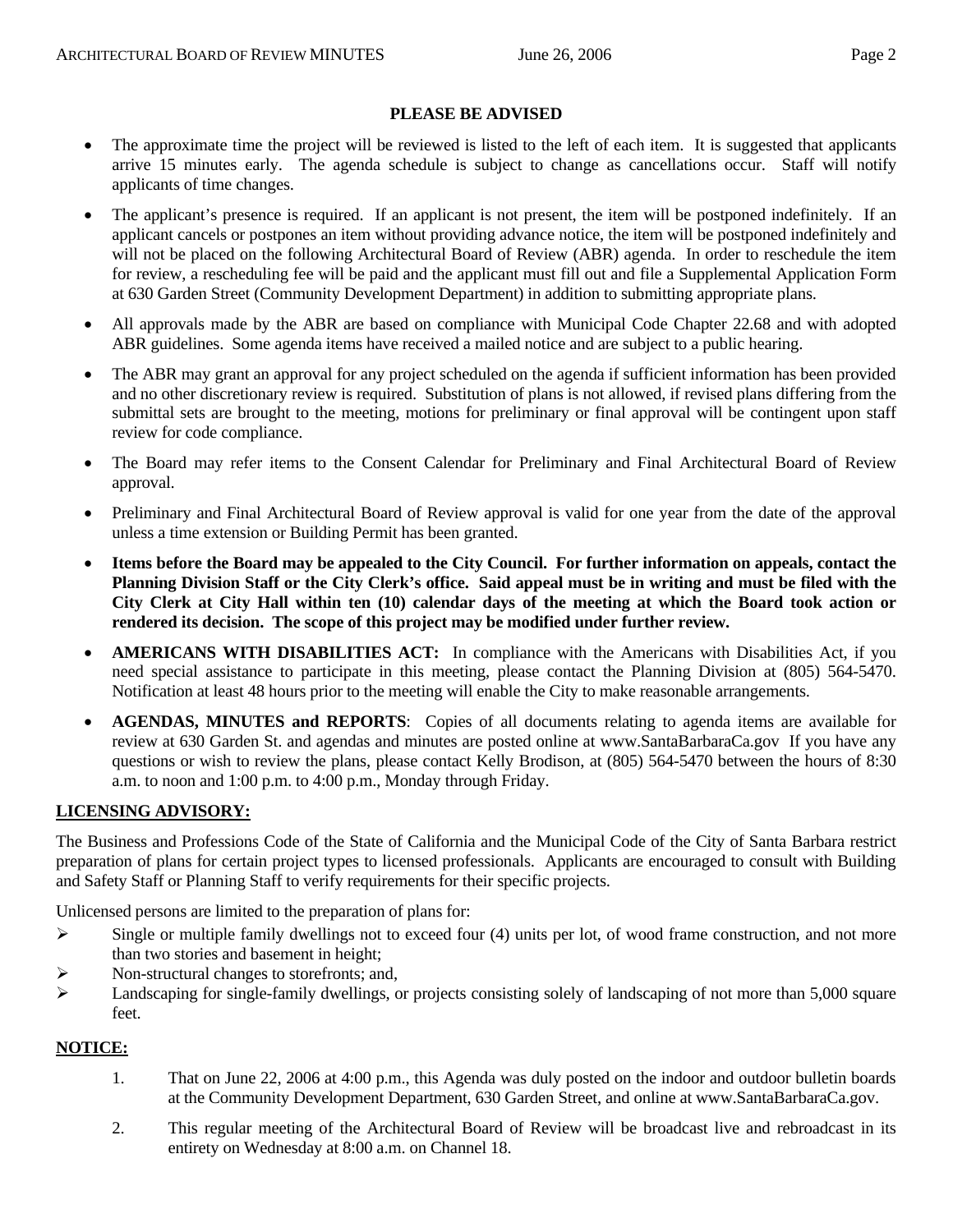#### **GENERAL BUSINESS:**

A. Public Comment:

Any member of the public may address the Architectural Board of Review for up to two minutes on any subject within their jurisdiction that is not scheduled for a public discussion before the Board on that day. The total time for this item is ten minutes. (Public comment for items scheduled on today's agenda will be taken at the time the item is heard.)

No public comment.

B. Motion: Approval of the minutes of the Architectural Board of Review meeting of June 19, 2006, with corrections.

Action: Manson-Hing/Sherry, 6/0/0. LeCron abstained.

C. Consent Calendar.of June 26, 2006

Motion: Ratify the Consent Calendar. The Consent Calendar was reviewed by James LeCron with the exception of the landscaping for Items and, reviewed by Randy Mudge.

Action: Wienke/Manson-Hing, 7/0/0.

- D. Announcements, requests by applicants for continuances and withdrawals, future agenda items, and appeals.
	- 1. Ms. Brodison announced that Item 5, 2047 Cielito Lane, is continued indefinitely at the applicant's request.
	- 2. Mr. Limón reported that Item 9, 220 E. Junipero Street, will only receive comments this evening. It was discovered that the project requires Zoning Modification Approval.
	- 3. Ms. Brodison reported that Board Member Romano will not be in attendance this evening.
	- 4. Board Member Manson-Hing reported that he will leave at approximately 7:30 p.m.
	- 5. Board Member Sherry reported that she will leave the meeting from approximately 3:40 to 5:30 p.m.
	- 6. Chair Bartlett reported that he will step down on Item number 8, and Item number 9.
- E. Subcommittee Reports.

No Subcommittee reports.

F. Possible Ordinance Violations.

No reported violations.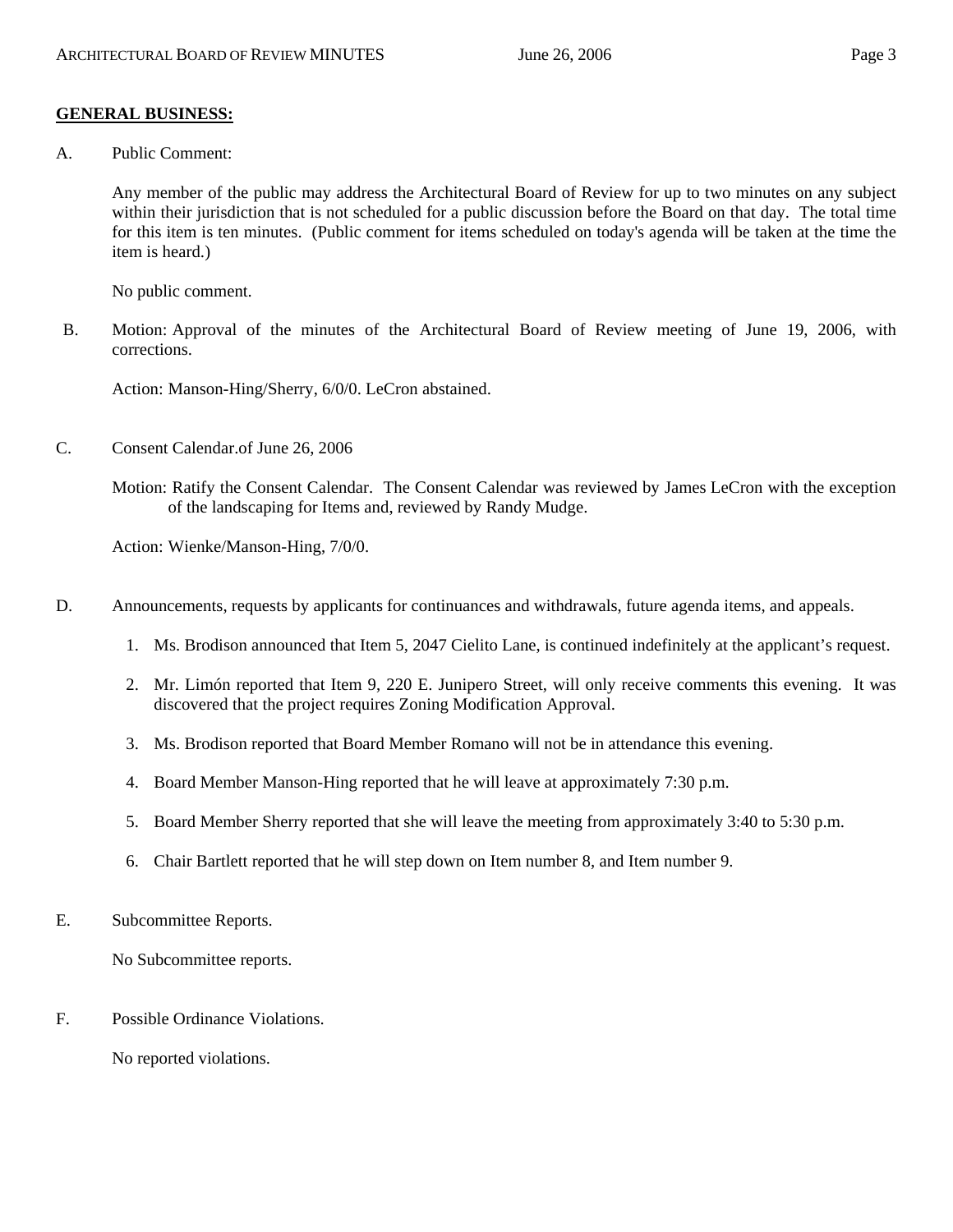# **CONCEPT REVIEW - NEW ITEM. PUBLIC HEARING**

#### **1. 1298 LAS POSITAS RD** A-1 Zone

 Assessor's Parcel Number: 047-010-034 Application Number: MST2006-00310 Owner: City of Santa Barbara Architect: Kevin Connors Contractor: Lash Construction

(Proposal to place and store approximately 30,000 cubic yards of soil in the lower plateau of Elings Park. The soil, removed from the Cottage Hospital Storm Drain Project, the Westside Storm Drain Project, and the Arroyo Burro Creek Restoration Project, would be stockpiled on the site for 1-2 years, and then to be used for future on-site development.)

## **(PROJECT REQUIRES ENVIRONMENTAL ASSESSMENT.)**

## **(3:31)**

Present: Trish Elledge, Agent; Kevin Connors, Project Engineer; MikeWarren, Managing Director, Elings Park.

Public comment opened at 3:45 p.m. and, as no one wished to speak, closed at 3:45 p.m.

Motion: Final approval with the following condition: A hydro seed mix shall be included in the final plans and a mechanism should be included on the plans to clean the roads should dirt erode off site.

Action: Mudge/Wienke,  $7/0/0$ .

## **FINAL REVIEW**

## **2. 403 E MONTECITO ST** M-1 Zone

 Assessor's Parcel Number: 031-343-010 Application Number: MST2005-00547 Owner: Richard Spann Applicant: Nextel Communications Architect: Eric Fulsang

(Proposal to install six antennas for an unmanned wireless telecommunications site within building with an addition of a faux chimney to house two of the six antennas.)

## **(PROJECT REQUIRES ENVIRONMENTAL ASSESSMENT AND NO ADVERSE VISUAL IMPACT FINDINGS.)**

## **(4:10)**

Present: Mario Musso, Agent.

Motion: Final Approval and continued 2 weeks to Consent Calendar with the following comments: 1) Refine the detailing of the molding and trim at the faux fireplace to match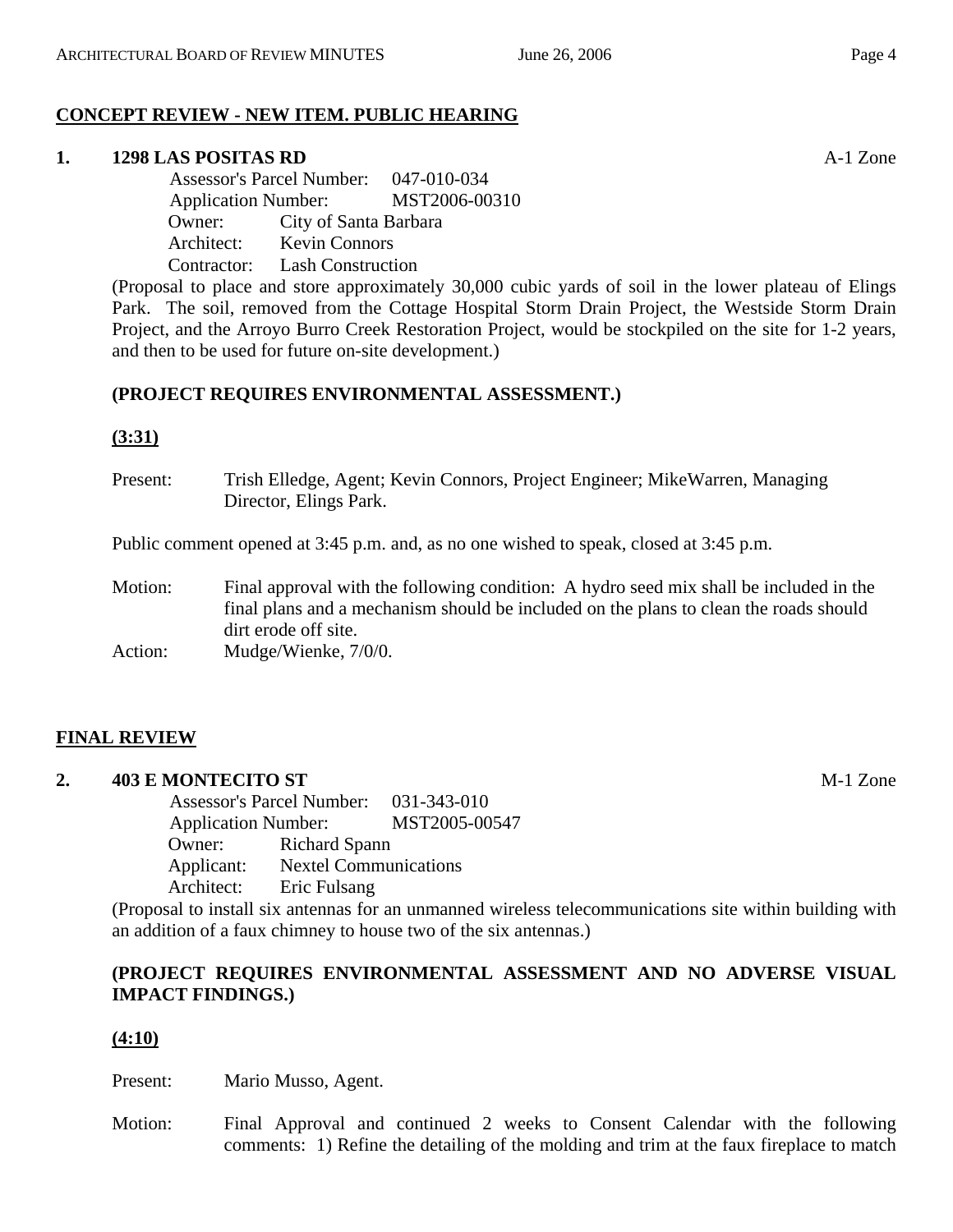that of the existing exterior elevations. 2) Restudy the chimney vents to make them appear more like traditional chimney grillage. 3) The grillage color on the chimney is to be a Terracotta tone. 4) Extend the chimney skirt lower into the roof well so as not to be visible, particularly on the east elevation. 5) The Board can make the findings that there are No Adverse Visual Impacts.

Action: Weinke/LeCron, 5/1/0. Mudge opposed.

## **CONCEPT REVIEW - CONTINUED ITEM**

#### **3. 824 E. CANON PERDIDO** C-2 Zone

 Assessor's Parcel Number: 031-042-007 Application Number: MST2005-00504 Architect: Christine Pierron Owner: Canon Perdido Cottages

(Proposal for a new two-story, four-unit condominium project comprised of three attached one-bedroom units (863 square feet each) with 774 square feet of garage space and one detached two-bedroom unit (1,328 square feet) with an attached 462 square foot two-car garage. A total of 3,917 square feet of habitable space is proposed on the 8,053 square foot vacant lot. Modifications are required to allow encroachments into the required front and rear yard setbacks and to provide fewer parking spaces than required.)

## **(Third Concept Review.)**

## **(COMMENTS ONLY; PROJECT REQUIRES ENVIRONMENTAL ASSESSMENT, STAFF HEARING OFFICER APPROVAL FOR A TENTATIVE SUBDIVISION MAP, AND MODIFICATIONS.)**

#### **(4:40)**

- Present: Christine Pierron, Architect; Josh Monroy, Landscape Architect, Earthform Landscape Architects.
- Motion: Continued Indefinitely to Staff Hearing Officer, with the following comments: The Board: 1) Carried forward as written, from the minutes of January 3, 2006, the following Comments: 1. The site planning and architecture are well conceived and blend nicely with the Haley-Milpas Design Guidelines; 2. The Board finds the architecture to be refreshing and whimsical; 3. The Board finds that the site is unique with its own identity; 4. The Board finds the architectural style to be simple in nature and fun in detail; 5. The Board appreciates the solar panels on the flat roofs; 9. The proposed landscape and the reuse of the existing plant specimens are a benefit to the neighborhood; and 10. The plant palette as presented is acceptable. 2) The Board reworded Comment #6 to state: The Board supports the front yard modification request for the porch and for the encroachment of the deck at the rear unit and finds that the proposed encroachments are minor in nature and in keeping with the neighborhood. 3) The Board carried forward Comment #7: The Board feels that the central driveway paseo is quite successful and likes the random patterns f the mixed paving; and added: The Board encourages the applicant to extend the enhanced paving sidewalk along the east side of drive to connect to street, and to retain the adjacent landscaping. Consider linking the enhanced pavement across to west side of the driveway adjacent to the public sidewalk and driveway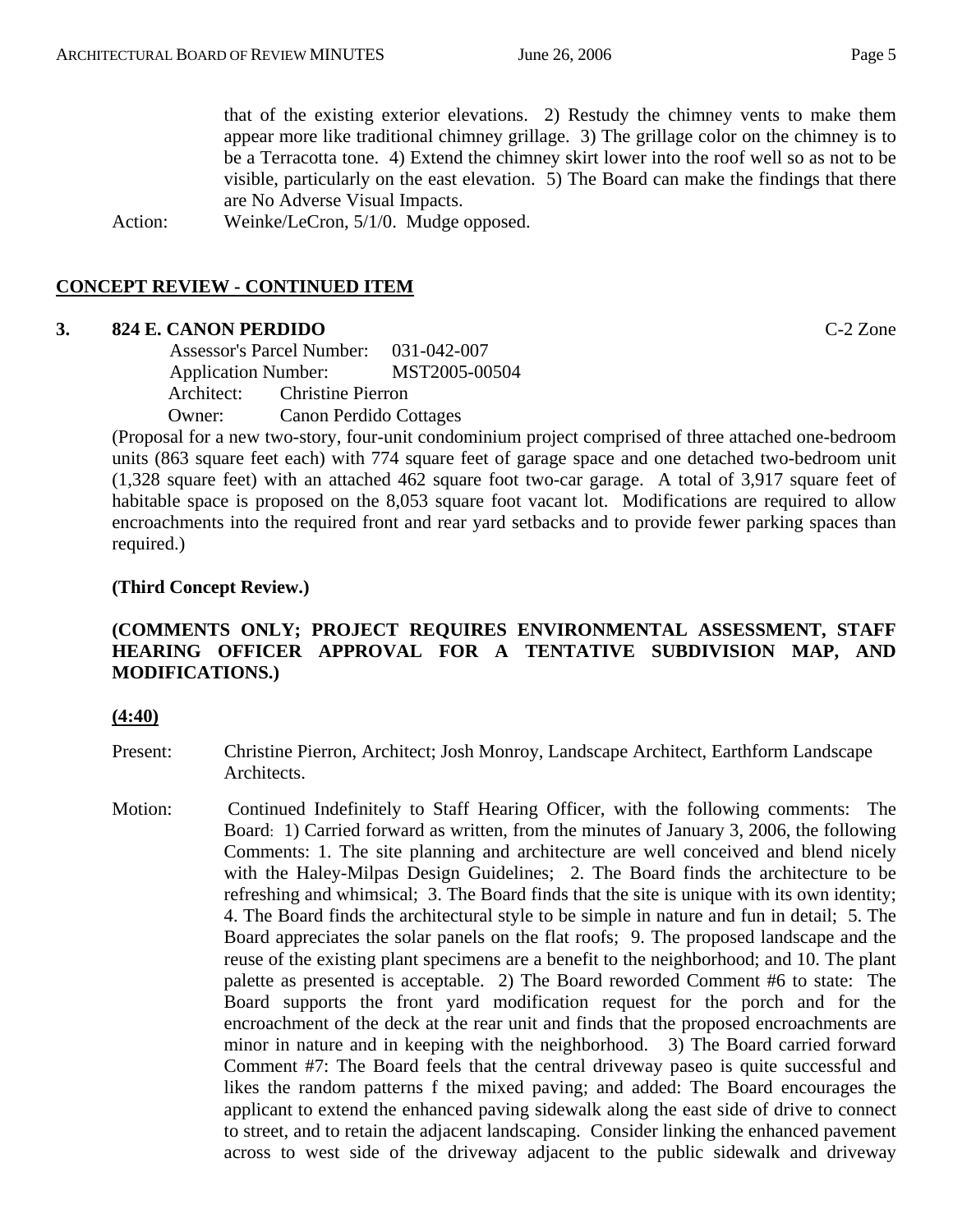entrance. 4) Reworded Comment #8 to read: The Board does support a common driveway entry posts at or below the 42-inch height. 5) Added Comment #11: The building height as proposed is acceptable. 6) Added Comment # 12: The Board considers the loss of the deck at front unit unfortunate due to a minor miss on sound report 6) Added Comment #13: The Board does support proposed drainage swales at the east and south property lines. The swales are in the least usable yard areas and are not necessary for the drainage.

Action: LeCron/Manson-Hing 6/0/1. Sherry abstained.

## **CONCEPT REVIEW - CONTINUED ITEM**

#### **4. 822 E CANON PERDIDO ST** C-2 Zone

 Assessor's Parcel Number: 031-042-006 Application Number: MST2005-00506 Architect: Kirk Gradin Owner: CCCP, LLC

(Proposal to demolish the two existing residential units totaling 2,073 square feet and construct four new two-story, three-bedroom condominium units totaling 6,692 square feet on an 11,210 square foot lot. The proposal includes three attached 1,605 square foot units with a 491 square foot two-car garage each and one detached 1,453 square foot unit with a 460 square foot two-car garage. One Modification is requested to allow the required private outdoor space for one unit to encroach into the front yard setback and a second modification is requested to allow the garage of the detached unit to encroach into the required interior yard setback.)

## **(Fourth Concept Review.)**

## **(COMMENTS ONLY; PROJECT REQUIRES ENVIRONMENTAL ASSESSMENT, STAFF HEARING OFFICER APPROVAL FOR A TENTATIVE SUBDIVISION MAP, AND MODIFICATIONS.)**

**(5:10)**

Present: Kirk Gradin, Architect.

Motion: Continued indefinitely to the Staff Hearing Officer, and ready for Preliminary approval and return to consent with the following comments: 1) The Board finds that the height as currently depicted is acceptable in relation to the adjacent apartment building to the west. 2) The redesign of the rear unit is beneficial and reduces the requirement for modifications. 3) Increase landscape areas adjacent to garages and entries. The Board looks for restudy upon return to the Consent Calendar. 4) The landscape plan with proposed reuse of plant material is a valid approach. 5) There is concern for the central gravel portion of the drive. Study adding enhanced paving to prevent gravel from tracking onto the public sidewalk. 6) The drainage swale along westerly property line is appropriate as presented. 7) Show clear definition of added wall and fence heights as they abut the property to the west. 8) The Board understands that the trash enclosure, as currently depicted at Unit D, will be moving inside the garage on subsequent plans. Action: LeCron/Manson-Hing 6/0/1. Sherry abstained.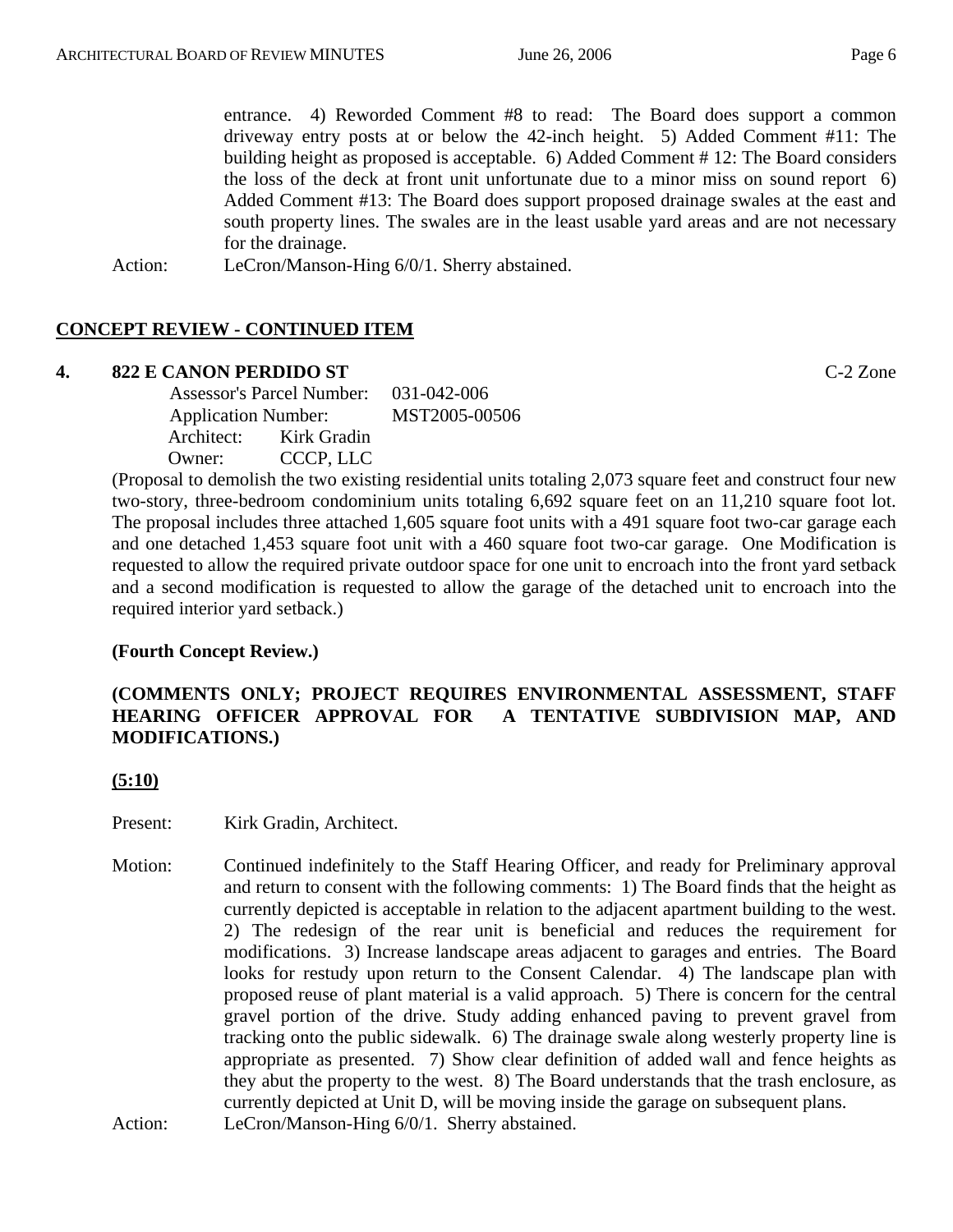# **CONCEPT REVIEW - NEW ITEM: PUBLIC HEARING**

# **5. 2047 CIELITO LN** A-1 Zone

 Assessor's Parcel Number: 021-082-036 Application Number: MST2006-00306 Owner: Robert & Norah McMeeking Architect: Hugh Twibell

(Proposal for a 981 square foot three-story addition to an existing 2,837 square foot three-story singlefamily residence located on a 45,075 square foot lot in the Hillside Design District.)

# **(COMMENTS ONLY; PROJECT REQUIRES ENVIRONMENTAL ASSESSMENT AND NEIGHBORHOOD PRESERVATION ORDINANCE FINDINGS.)**

# **(5:53)**

This item is continued indefinitely at the applicant's request.

# **\*\*\*\*\*\*\*\*\*\*\*\*\*\*\*\*\* THE BOARD RECESSED FROM 5:35 P.M. UNTIL 5:55 P.M. \*\*\*\*\*\*\*\*\*\*\*\*\*\***

# **CONCEPT REVIEW - CONTINUED ITEM**

# **6. 1232 CHINO ST** R-2 Zone

 Assessor's Parcel Number: 039-142-022 Application Number: MST2006-00218 Owner: Salvador & Maria E. Barragan Designer: Darlene Allen

(Proposal for a one-story 1,763 square foot three-bedroom single-family residence including an attached 433 square foot two-car garage to replace an existing 929 square foot single-story residence. The 10,750 square foot lot contains an existing one-story duplex, a three-car garage, and two uncovered parking spaces which will remain.)

# **(Second Concept Review.)**

**(5:55)**

Present: Darlene Allen, Designer.

Motion: Continued indefinitely to the Full Board the following comments: 1) The Board carried forward as written Comment #8 from the meeting of May 15, 2006: Applicant to clearly demonstrate how the proposal achieves the required open yard and open space for each of the units.. 2) Appreciates the relocation of the garage to the rear of the front house. 3) Requests that the applicant study the width of the driveway, adequacy of the back-out and turn around. 4) Verify the adequacy of outdoor living spaces and the accuracy of the setbacks. The site plan shall comply with all required set backs. 5) The Board finds that the driveway should be widened to at least 10-feet, and place a ribbon strip of landscaping in the driveway. 6) The one-story scheme with a well defined entry is appreciated. 7) The applicant is encouraged to study the use of more traditional trim and architectural elements. 8) Suggests breaking the front façade into two symmetrical gable pieces and rotating the main roof ninety degrees so as to emulate the style of the original house. 9) A landscape plan for the entire property is requested. Action:LeCron/Mudge, 7/0/0.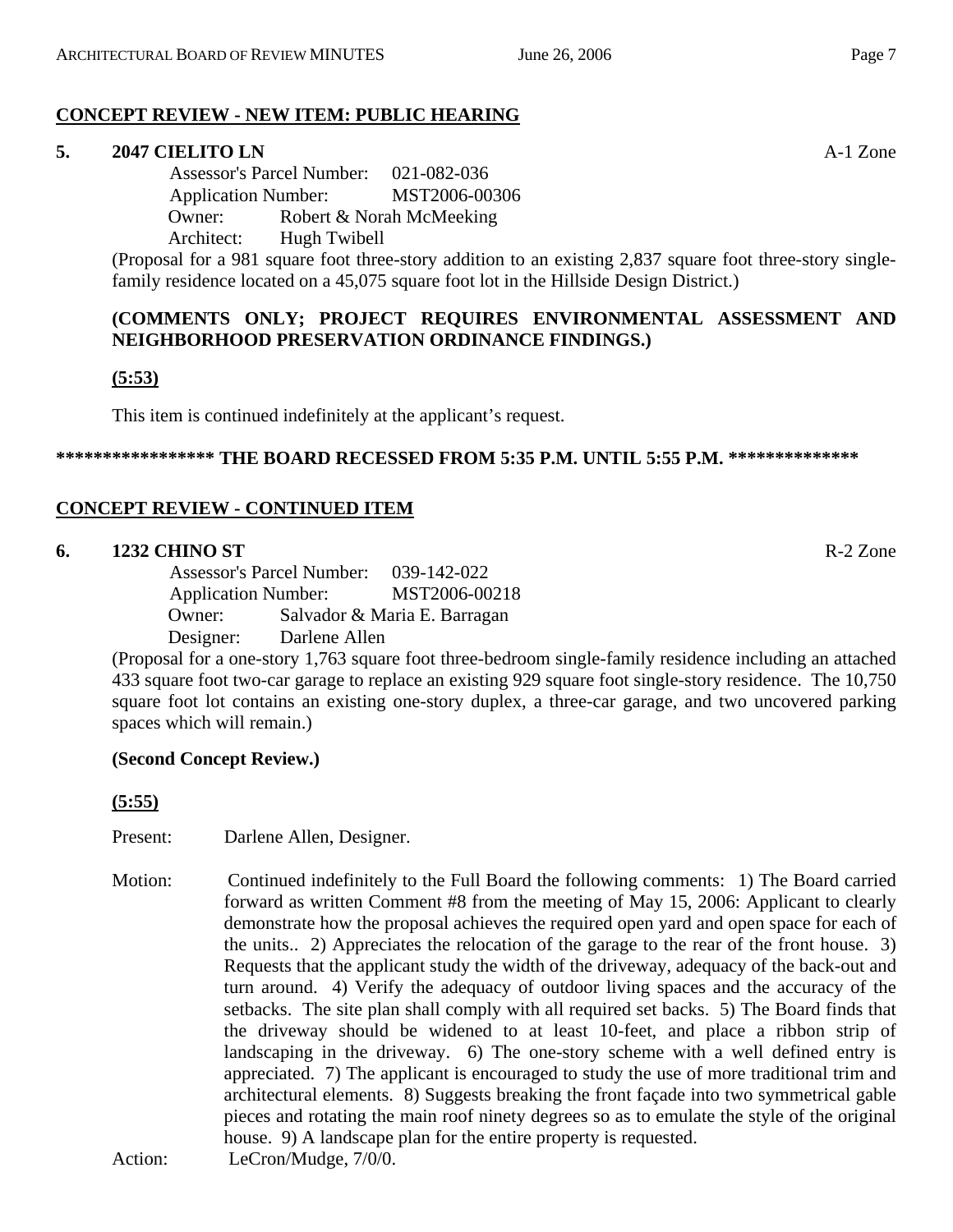# **CONCEPT REVIEW - CONTINUED ITEM**

# **7. 221 N NOPAL ST** M-1 Zone

 Assessor's Parcel Number: 017-041-004 Application Number: MST2006-00015 Owner: Archdiocese of Los Angeles Designer: Joseph Amestoy Agent: Gil Garcia Applicant: Our Lady of Guadalupe Church

(Proposal to construct a 2,569 square foot addition to an existing 4,152 square foot church. The proposal includes the demolition of 765 square feet of a classroom/meeting building and the conversion of a 1,449 square foot pavilion to a new carport and demolition a 328 square foot stage structure. The existing structures to remain unchanged include: 10,943 square foot classrooms, a 1,058 square foot kitchen, a 2431 square foot convent and a 563 square foot storage building. The proposal will require a lot merger resulting in a mixed-use development with R-3/R-4 standards applying to the residential use. The total Measure E square footage is 3,279 square feet, and therefore requires Development Plan Approval.)

#### **(Second Concept Review.)**

**(6:30)**

## **(COMMENTS ONLY; PROJECT REQUIRES ENVIRONMENTAL ASSESSMENT AND DEVELOPMENT PLAN APPROVAL FINDINGS.)**

Present: Gil Garcia, Agent; Joseph Amestoy, Designer.

Motion: The project is ready for Preliminary Approval and is Continued indefinitely to the Full Board with the following comments: 1) The Board finds that revisions to the proposed addition are in keeping with both the Historical Structures Report and original details of original architecture. 2) Requests that the new secondary entrance not be in competition with the primary street entrance. Utilize screen trees along the radius of the drive to partly camouflage the new addition. 3) The Board requests alternatives to the all potted new landscape concept. 4) The Board is receptive to raised planters to allow for additional planting area. The remainder of the landscaping, as proposed, is beneficial, especially the new landscaping along property lines, to mask adjacent structures. 5) It is understood that the access ramp as depicted on elevations will be updated when the project returns to the Board. 6) Staff is to determine whether the "as-built" portions of the project will need ABR review. If ABR review is required, applicant is to bring elevations depicting such. Action: Manson-Hing/Wienke, 7/0/0.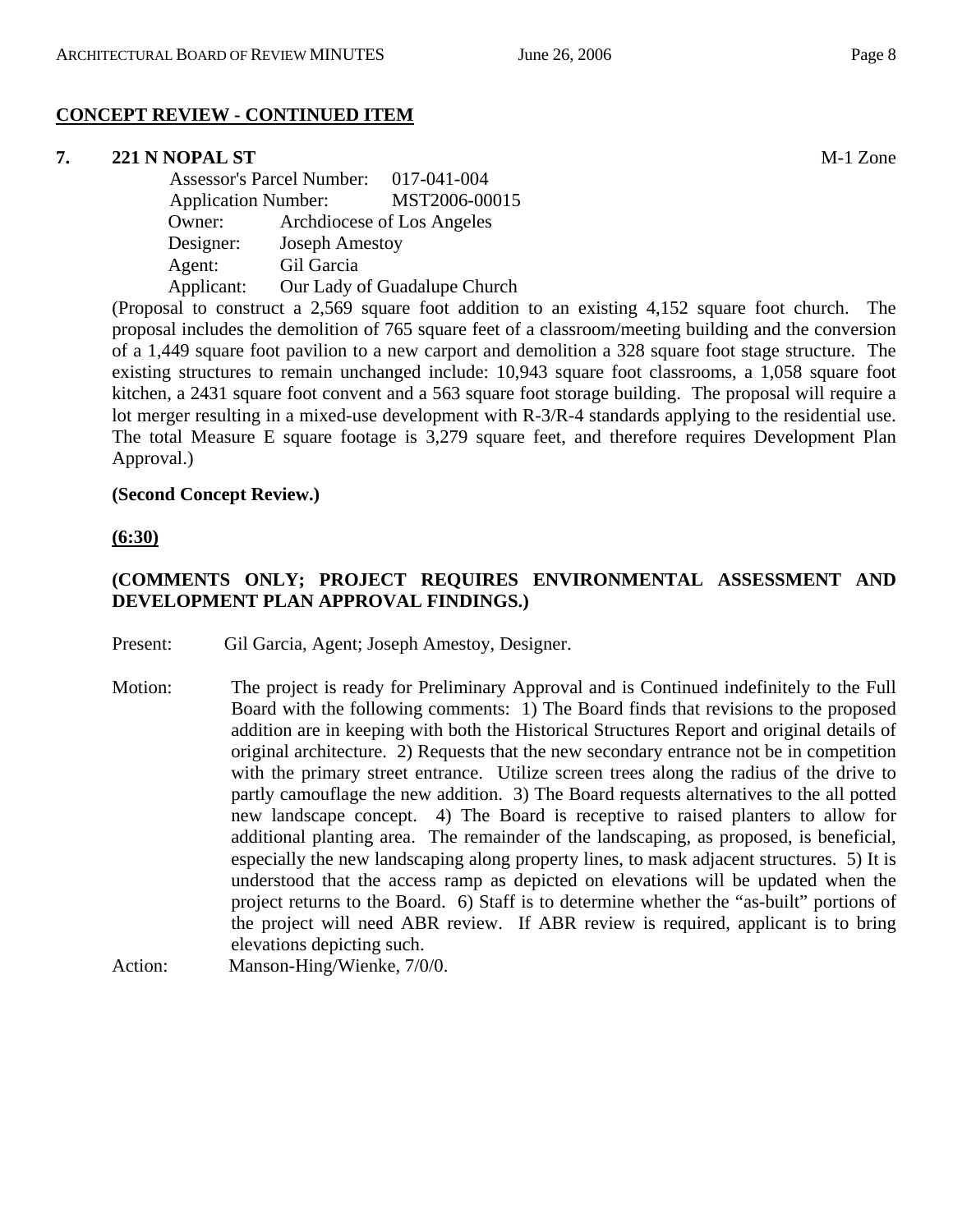## **CONCEPT REVIEW - CONTINUED ITEM**

#### **8. 1617 ANACAPA ST** R-3/R-O Zone

 Assessor's Parcel Number: 027-182-009 Application Number: MST2005-00409 Owner: Marcela S. Caceres Architect: Kevin Dumain

(Proposal for expansion of an existing 1,334 square foot day care center at 1617 Anacapa St. to include the 1,245 square foot first floor of the adjoining property at 1621 Anacapa Street. Enrollment will increase from 27 children to approximately 60 children. The first floor apartment at 1621 will undergo a change of use, while the two second floor apartments will remain. Landscaping and playground facilities will be added. A Modification is requested to allow some of the required parking to be provided through an off-site parking agreement with the First Church of Christian Science. A Modification is requested to allow required parking for the apartments at 1621 Anacapa to be provided through an off-site parking agreement with the day care center at 1617 Anacapa. A Modification is requested to allow encroachment into the interior setbacks of both parcels along the common property line for the purpose of a shared playground.)

#### **(Second Concept Review.)**

## **(COMMENTS ONLY; PROJECT REQUIRES ENVIRONMENTAL ASSESSMENT AND PLANNING COMMISSION APPROVAL FOR A CONDITIONAL USE PERMIT, DEVELOPMENT PLAN APPROVAL AND MODIFICATIONS.)**

#### **(6:58)**

Present: Kevin, Chuck, Architect; Eileen Monahank, Santa Barbara County First 5 Coordinator, Marcela Caceres, Owner; Charles McClure, Landscape Architect.

## *\*\* Per direction from City Staff, due to a noticing error, Application Number: MST2005-00409 will return to the Full Board at a future publicly noticed meeting. The discussion of Monday, June 26, 2006 shall be considered unofficial and not a part of the official record.*

*\*\*Motion: Continued indefinitely to the Planning Commission with the following comments: The Board: 1) Carried forward from the minutes of January 30, 2006, as written Comment #'s 1, 4, 6, 9, 10, 11, and 12. Carried forward comment #2 and added: The Board appreciates the relocation of one of the proposed residential parking areas out of the front setback to allow for additional landscaping. Carried forward comment #3 and added: The Board looks to the Planning Commission for direction on this item; the Board suggests an added paving element to prevent landscaping from being destroyed. The Board does appreciate the added curb space by the reduction of one curb cut. Comment #5 was revised to read: The Board appreciates the enhanced landscaping and mitigation measures to the side yard landscaping. The Board looks to the Planning Commission to determine whether a Sound Study is required. Reworded Comment #7 as written; replaced with: Board appreciates the elimination of the canvas awnings and replacement with trellis sunshade elements. Reworded Comment #8 and added: The brick chimney should be restored to expose the existing brick finish. 9) Board looks forward to retaining the parkway trees.* 

*\*\*Action: Wienke/Manson-Hing, 6/0/0. Chair Bartlett stepped down from this item.*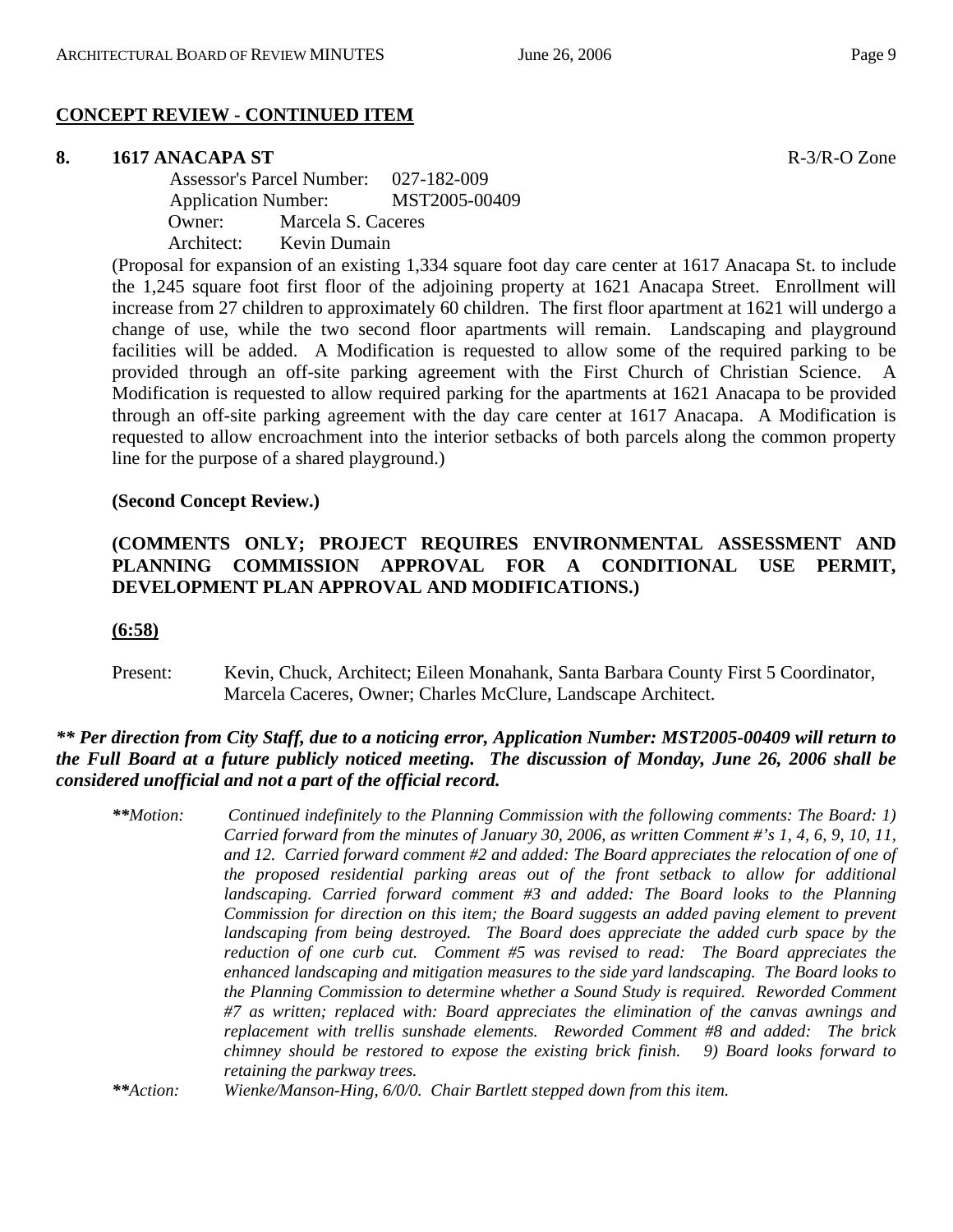## **PRELIMINARY REVIEW**

#### **9. 220 E JUNIPERO ST** E-1 Zone

 Assessor's Parcel Number: 025-132-003 Application Number: MST2004-00581 Agent: David Stone Owner: John Luca Applicant: Mario Da Cunha

(This is a revised project description since the last ABR Concept Review on January 10, 2005. The project includes a revised design for a two-story, three bedroom, single-family residence of 1,971 square feet with an attached 441 square foot garage on a 6,544 square foot lot in the 1000' of El Pueblo Viejo Landmark District Part II.)

## **(PROJECT REQUIRES NEIGHBORHOOD PRESERVATION ORDINANCE FINDINGS AND COMPLIANCE WITH PLANNING COMMISSION RESOLUTION No. 044-05.)**

## **(7:41)**

Present: David Stone, Agent; Mario Da Cunha, Applicant. Irma Unzueta, Case Planner, was available to answer questions from the Board.

Public comment opened at 8:00 p.m.

Tony Fisher, resident, requested clarification of the modification. Mr. Fisher expressed concern about the lack of open space which will result if the proposed modifications are approved.

Lisa Burns, neighbor, expressed concern about the removal of a lot line tree, and potential neighbor conflicts.

Don Olson, neighbor, expressed concern about aesthetic issues and neighborhood compatibility.

Public comment closed at 8:13 p.m.

## *\*\* Per direction from City Staff, due to a noticing error, Application Number: MST2005-00581 will return to the Full Board at a future publicly noticed meeting. The discussion of Monday, June 26, 2006 shall be considered unofficial and not a part of the official record.*

*\*\*Motion: Continued indefinitely to Staff Hearing Officer with the following comments: The Board 1) Finds that the majority of the Board is in favor of the project, and would support the requested modification to allow the use of the front yard setback to count as of the open space based on the pattern in the neighborhood of setbacks and front yard use, and based on the fact that the added landscape would be an aesthetic benefit, and because this house would be set back further than any other house on the street. 2) Supports the shared auto court and the single driveway concepts. 3) The houses are attractively designed and significantly broken up in size, bulk, and scale, and the second-story portions are significantly set back. 4) Board continues to have concerns regarding the encroachment into the oak trees and would like to see the encroachment minimized. 5) Would like to see the entryway eliminated from the lot at 222 Junipero Street. 6) One Board Member was not in support of the requested modification of the project due to the lack of open yard area at the rear of the lots.* 

*\*\*Action: Wienke/Sherry, 5/1/0. Randy opposed. Chair Bartlett stepped down from this item.*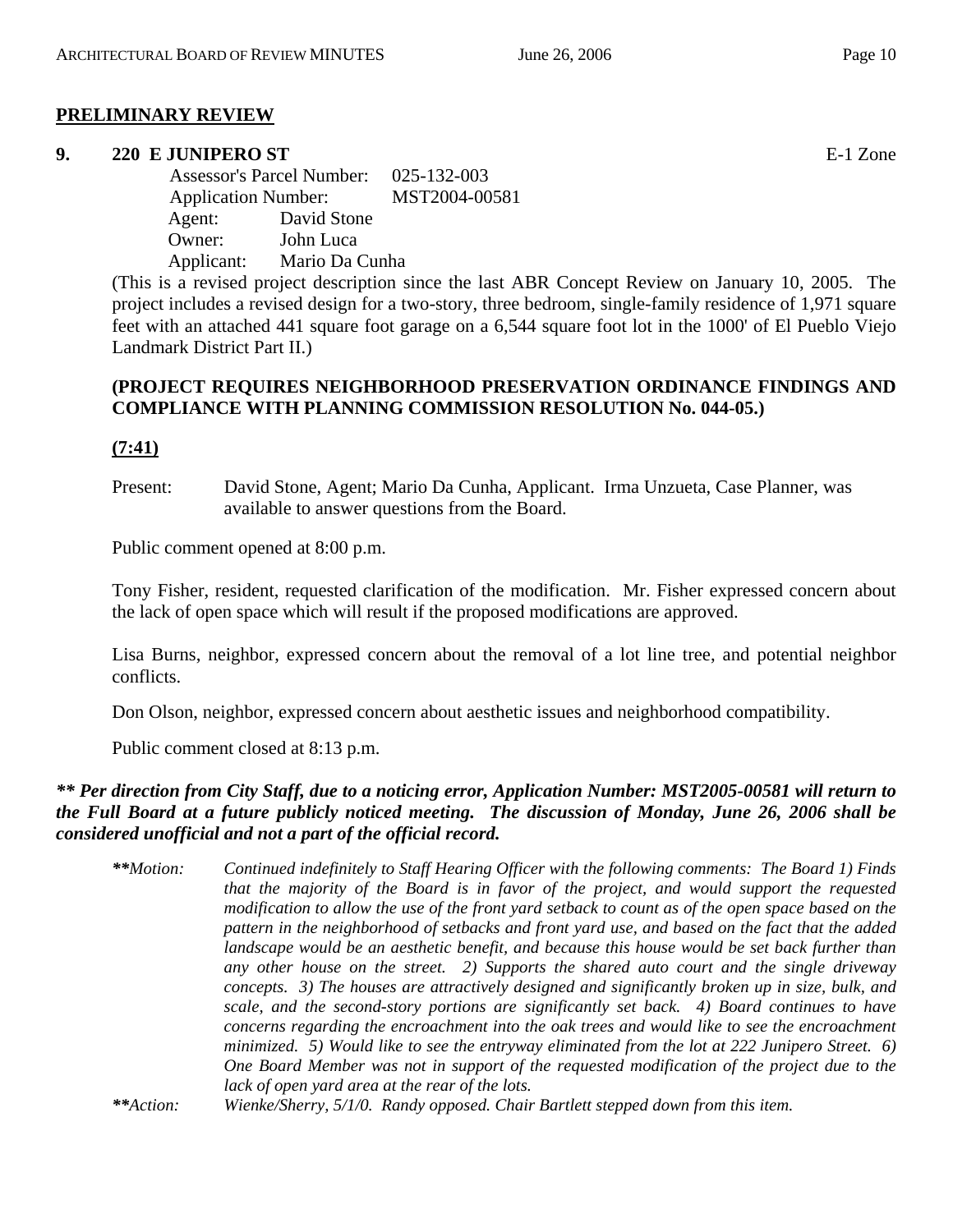# **CONSENT CALENDAR**

## **REVIEW AFTER FINAL**

#### **A. 2025 PLAZA BONITA** E-1/R-2 Zone

Assessor's Parcel Number: 025-281-034 Application Number: MST2006-00044 Owner: Patricia Walker Applicant: Gretchen Zee

(This is a revised project description to include the expansion of the rear deck by 905 square feet. The original proposal was to remodel existing kitchen and accessory rooms into 373 square feet of new kitchen, replace existing windows with new windows, add a new fireplace and pair of French doors, change pitch of existing shed roof, add 33 square feet for a utility room and extend the existing brick patio by 210 square feet all on an 18,313 square foot lot in the Hillside Design District.)

## **(Review After Final for 905 sq. ft of new raised patio with new wrought iron railing, new French door to replace existing window and to remove existing master bedroom door to the existing patio.)**

 Final Approval as Submitted of Review After Final with the finding that the Neighborhood Preservation Ordinance criteria have been met as stated in Subsection 22.68.060 of the City of Santa Barbara Municipal Code

## **FINAL REVIEW**

## **B. 3405 MADRONA DR** E-3/SD-1/SD-2 Zone

Assessor's Parcel Number: 053-322-006 Application Number: MST2005-00599 Owner: Kimberley Heaton & Brian McCarthy Architect: Rex Ruskauff

(Proposal to construct a first and second-story addition totaling 1,341 square feet to an existing 1,429 square foot one-story residence on a 7,000 square foot lot. A Modification is requested to allow the garage to encroach into the required front yard setback.)

## **(Modification approved October 5, 2005. Final Approval is requested.)**

Continued one week to Consent Calendar at the applicant's request.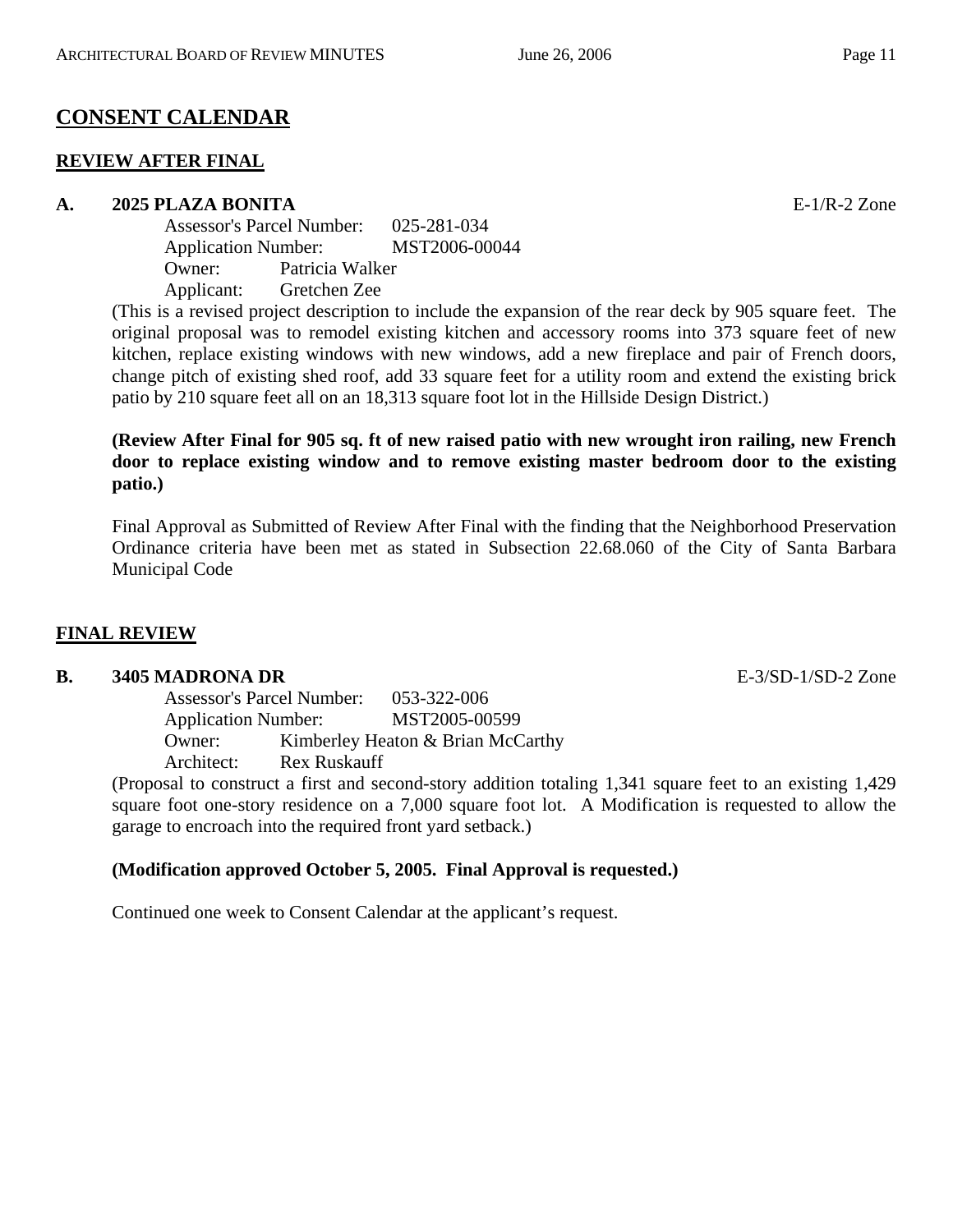## **FINAL REVIEW**

## **C. 208 N. CALLE CESAR CHAVEZ** M-1 Zone

Assessor's Parcel Number: 017-030-004 Application Number: MST2004-00451 Owner: Ken James Applicant: Don Swann

(To reinstate previous approval to construct a 324 square foot addition to an existing 2,418 square foot office, legalize an as-built 2,074 square foot canopy structure, an as-built bath plant mix tank, and an as-built 80 square foot material & equipment storage structure at a commercial facility on a 30,122 square foot lot. This project requires Development Plan Approval.)

## **(Proposal to reinstate the expired ABR approval and Review After Final for a new parapet at shade structures along property line.)**

Final Approval as submitted of the Review After Final.

## **FINAL REVIEW**

## **D. 656 AURORA AVE** E-1 Zone

Assessor's Parcel Number: 035-101-015 Application Number: MST2006-00296 Owner: Reid Family 2002 Trust Architect: Leonard Paquette Contractor: Lewis Alexander Construction Contractor: David Lewis

(Proposal for a 396 square foot addition at rear of an existing 1,950 square foot single-family residence with an attached 416 square foot two-car garage on a 10,300 square foot lot in the Hillside Design District.)

## **(Final Approval is requested.)**

Final Approval as submitted.

## **FINAL REVIEW**

## **E. 15 E. ISLAY ST** R-1 Zone

Assessor's Parcel Number: 027-032-015 Application Number: MST2005-00346 Owner: Lloyd G. Tupper Trust 8/11/98 Architect: Peter Hunt

(Proposed conversion to condominiums of five existing single-family residences on a 13,853 square foot lot. There are four two-bedroom units and one one-bedroom unit on the property with five uncovered parking spaces. No changes are proposed for the conversion. Alterations and upgrades were completed under previous permits.)

## **(Project requires compliance with Planning Commission Resolution #018-06. Final Approval is requested.)**

Final Approval as noted on the plans.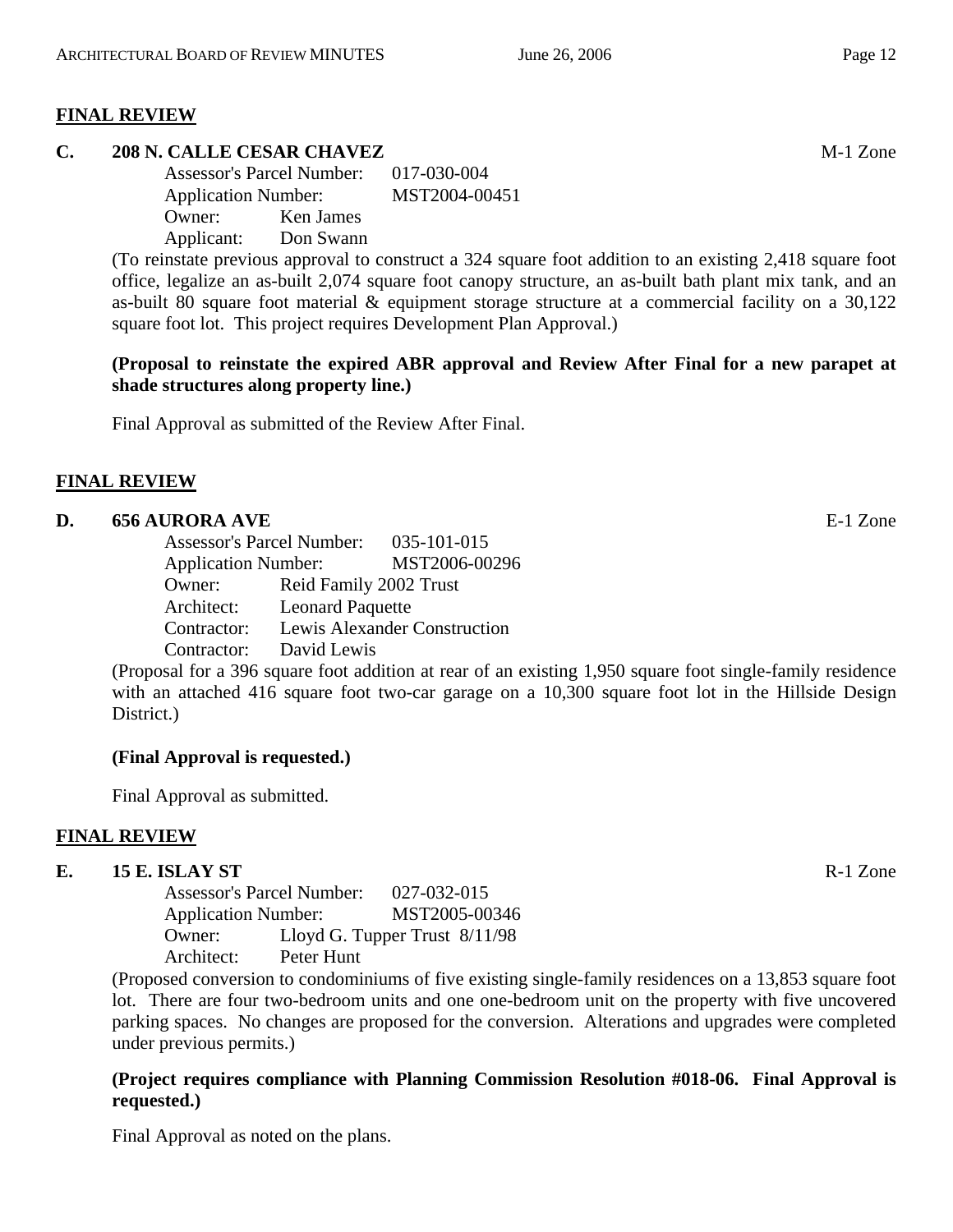## **FINAL REVIEW**

## **F. 117 HARBOR WAY A** HC/SD-3 Zone

Assessor's Parcel Number: 045-250-011 Application Number: MST2006-00332 Owner: City of Santa Barbara Applicant: Brian Colgate Architect: Pacific Architects Contractor: Channel Islands Construction, Inc.

(Proposal to convert the existing building from a Bait & Tackle Shop to a Fish Market, add a screened platform for refrigeration equipment on the roof, and add a water line from the existing stub and remove existing line.)

## **(Final Approval is requested.)**

Final Approval as submitted Contingent upon Coastal Approval.

## **FINAL REVIEW**

#### **G. 32 E. PADRE ST** E-1 Zone

Assessor's Parcel Number: 025-312-045 Application Number: MST2005-00366 Owner: Christi N. Boesch Architect: Thompson Naylor Architects

(Proposal to construct a 636 square foot addition under the existing two-car garage, to construct an attached 230 square foot one-story addition to the rear of the existing residence, and to construct two new decks at 172 square feet. This project is in the Mission Area Design District.)

## **(Final Approval is requested.)**

Final Approval as noted on the plans.

## **CONTINUED ITEM**

#### **H. 70 SKYLINE CIR E-1** Zone

Assessor's Parcel Number: 041-151-004 Application Number: MST2006-00028 Owner: Robert D. Henretig Architect: Dennis Thompson

(Proposal for additions to an existing 1,789 square foot, two-story, single-family residence on a 6,978 square foot lot in the Hillside Design District. The project includes construction of a new 344 square foot one-car garage with a covered 272 square foot deck on top, a new 48 square foot master bathroom, interior remodeling, and remodeling of an existing front porch. The proposal includes demolition of the existing 423 square foot one-car carport and deck on top. This will result in a 2,601square foot residence with a two-car garage. Two Modifications are requested, one for the master bathroom to encroach into the rear yard setback, and one for window changes and the enlargement of the front porch in the front yard setback.)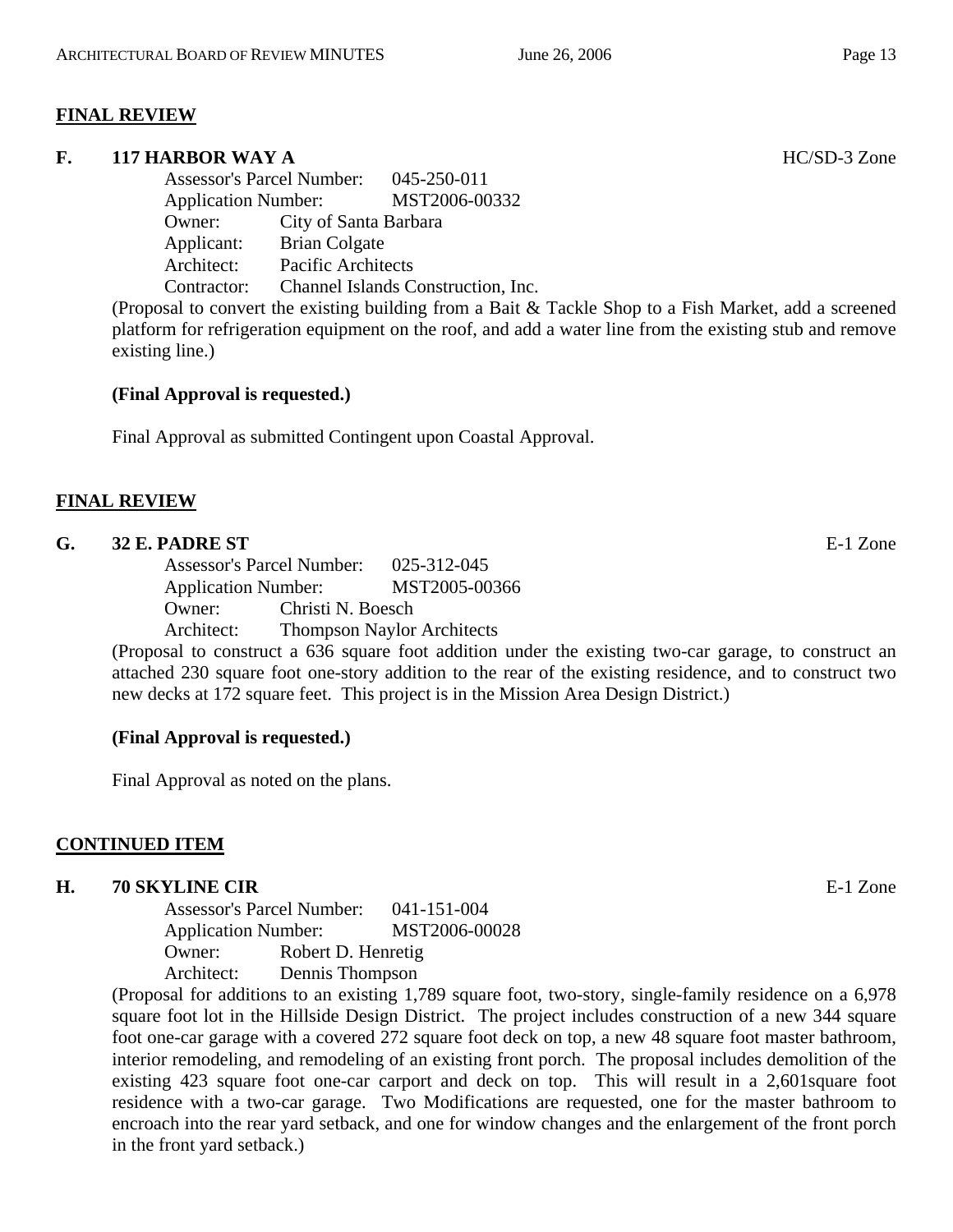## **(Modification approved May 24, 2006. Preliminary Approval is requested.)**

## **(PROJECT REQUIRES NEIGHBORHOOD PRESERVATION ORDINANCE FINDINGS.)**

 Preliminary Approval as noted on the plans with the finding that the Neighborhood Preservation Ordinance criteria have been met as stated in Subsection 22.68.060 of the City of Santa Barbara Municipal Code

## **CONTINUED ITEM**

## **I. 615 SUNRISE VISTA WAY** E-1/PUD 1.2 Zone

Assessor's Parcel Number: 035-112-023 Application Number: MST2006-00105 Owner: Jirari & Ellen Bachir, Trustees Architect: Tony Xiques

(Proposal for a 1,158 square foot addition to an existing 3,153 square foot, single-family residence with attached two-car garage on a 8,276 square foot lot in the Hillside Design District. The project includes second-story additions of 829 square feet and a first-story addition and conversion to interior living space of 329 square feet resulting in a total of 4,311 square feet. A Modification is requested to encroach into the 40 foot interior yard setback of the Planned Unit Development.)

## **(Modification approved May 24, 2006. Preliminary Approval is requested.)**

## **(PROJECT REQUIRES NEIGHBORHOOD PRESERVATION ORDINANCE FINDINGS.)**

Preliminary Approval, as noted on the plans, with the finding that the Neighborhood Preservation Ordinance criteria have been met as stated in Subsection 22.68.060 of the City of Santa Barbara Municipal Code.

## **NEW ITEM**

## **J. 2530 MESA SCHOOL LN** E-3/SD-3 Zone

Assessor's Parcel Number: 041-292-039 Application Number: MST2004-00618 Owner: Kirker, Vanessa Applicant: Bill Poehler Owner: Harry Wright

(Proposal to move an existing garage 6'-6" to the west to allow for new 10' ingress/egress easement to serve a new parcel of a two- lot subdivision which created a 12,050 square foot lot and an 7,950 square foot lot. A Modification was approved for street frontage at Planning Commission. Design Review is a Conditions of Approval by City Council.)

#### **(Project requires compliance with Planning Commission Resolution No. 046-05.)**

Final Approval as submitted with the comment that colors are to match existing and if the colors change, the project will return to Consent Calendar.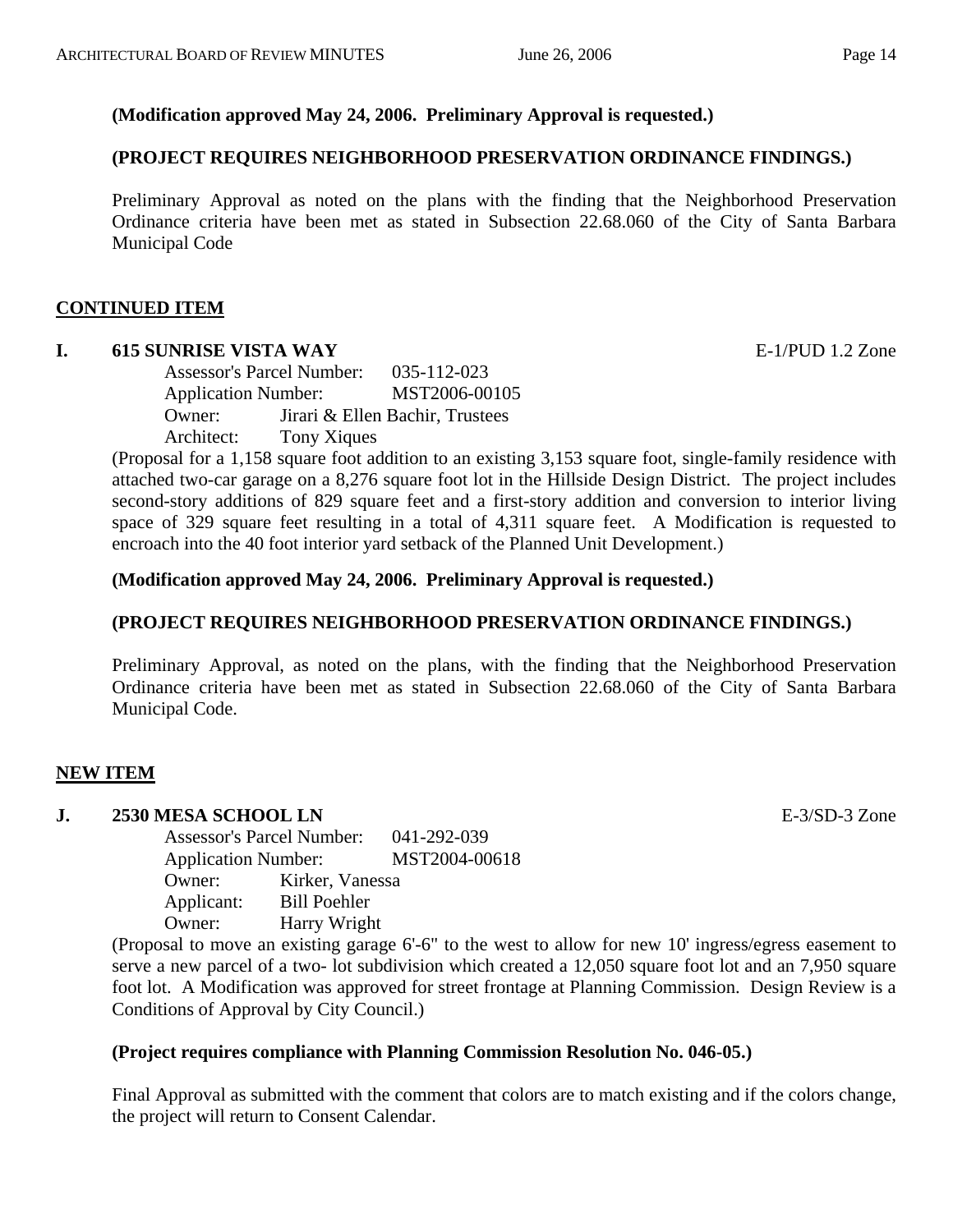## **NEW ITEM**

#### **K. 231 N. MILPAS ST** C-2 Zone

Assessor's Parcel Number: 017-042-018 Application Number: MST2006-00390 Owner: Thrifty Oil Company Contractor: Fairweather Roofing, Inc.

(Proposal to remove the existing white BUR roofing on the canopy only and replace with a Certainteed, Presidential Shake roof in the Woodtone color.)

## **(COMMENTS ONLY; PROJECT REQUIRES ENVIRONMENTAL ASSESSMENT.)**

Continued Indefinitely due to applicant's absence.

## **NEW ITEM**

## **L. 110 S. HOPE AVE H-27** C-2/SD-2 Zone

Assessor's Parcel Number: 051-010-014 Application Number: MST2006-00389 Owner: Macerich La Cumbre, LLC Applicant: Jake Webster

(Proposal for a new Janie and Jack storefront in La Cumbre Plaza at an existing 1,145 square foot commercial space.)

## **(COMMENTS ONLY; PROJECT REQUIRES ENVIRONMENTAL ASSESSMENT.)**

Two week continuance to Consent Calendar with the comments that the applicant is to provide better photo documentation to show existing elevation of storefront, all adjacent store fronts and opposite site store fronts. Applicant is to provide information on adjacent lease space proposed store front. There is some concern regarding the boldness of the proposed colors.

## **NEW ITEM**

#### **M. 1604 MIRA VISTA AVE** E-1 Zone

Assessor's Parcel Number: 019-090-011 Application Number: MST2006-00377 Owner: Allbritton California Property Rev

Contractor: Common Ground

(Proposal for two "partially as-built" retaining walls. Scope of work is to complete the walls and add drought-tolerant planting.)

## **(COMMENTS ONLY; PROJECT REQUIRES ENVIRONMENTAL ASSESSMENT AND NEIGHBORHOOD PRESERVATION ORDINANCE FINDINGS.)**

Final Approval as noted with the finding that the Neighborhood Preservation Ordinance criteria have been met as stated in Subsection 22.68.060 of the City of Santa Barbara Municipal Code